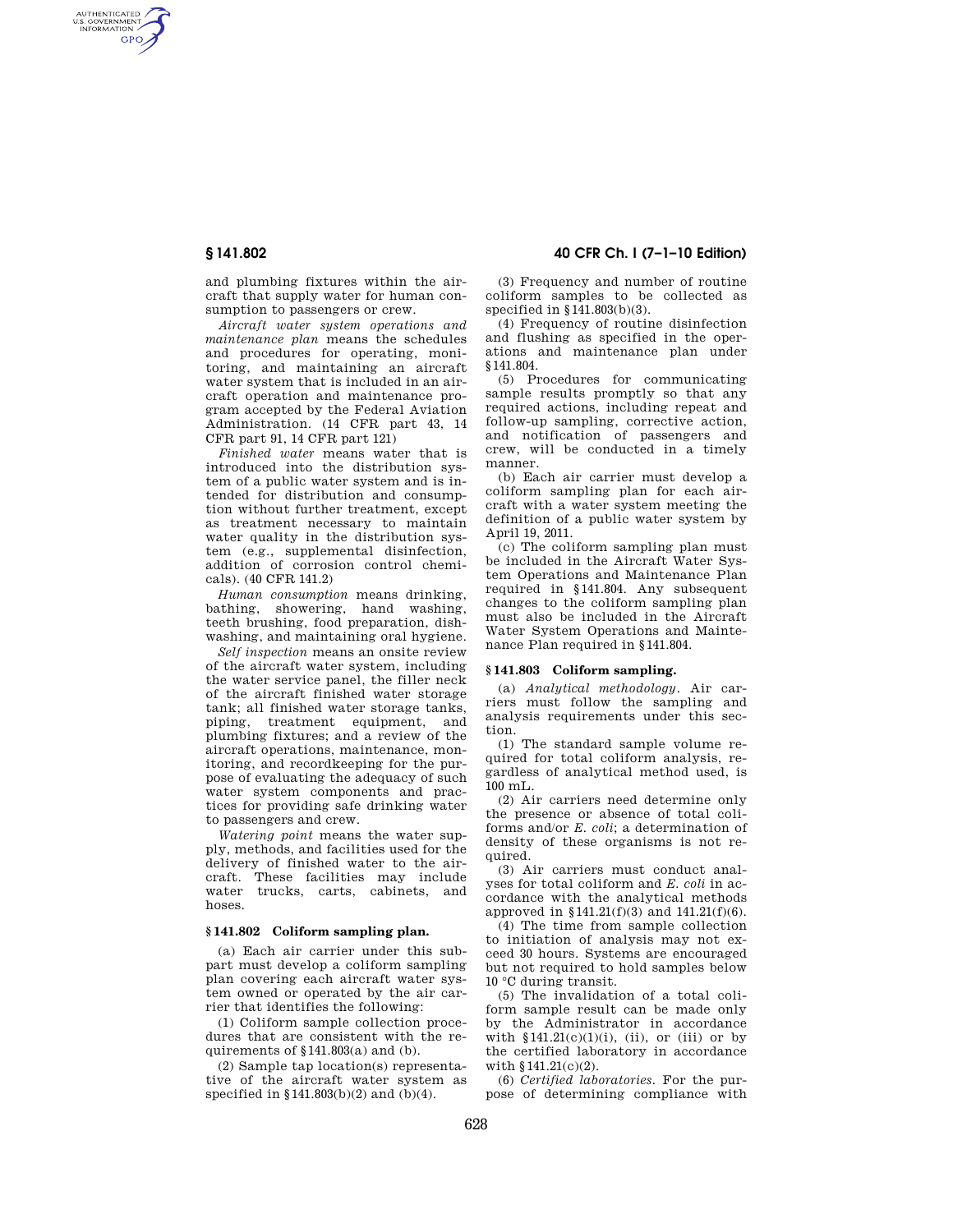## **Environmental Protection Agency § 141.803**

this subpart, samples may be considered only if they have been analyzed by a laboratory certified by a State or EPA. For the purposes of this paragraph, ''State'' refers to a State or Tribe that has received primacy for public water systems (other than aircraft water systems) under section 1413 of SDWA.

(b) *Routine monitoring.* For each aircraft water system, the sampling frequency must be determined by the disinfection and flushing frequency recommended by the aircraft water system manufacturer, when available, and as identified in the operations and maintenance plan in §141.804.

(1) Except as provided in paragraph (b)(2) of this section, the air carrier must collect two 100 mL total coliform routine samples at the frequency specified in the sampling plan in §141.802 and in accordance with paragraph (b)(3) of this section;

(2) The air carrier may collect one 100 mL total coliform routine sample at

the frequency specified in the sampling plan in §141.802 for aircraft with a removable or portable tank that is drained every day of passenger service, and the aircraft has only one tap. Aircraft meeting the requirements of this paragraph do not have to comply with paragraph (b)(4) of this section.

(3) Air carriers must perform routine monitoring for total coliform at a frequency corresponding to the frequency of routine disinfection and flushing as specified in the Table b–1 (Routine Disinfection and Flushing and Routine Sample Frequencies). Air carriers must follow the disinfection and flushing frequency recommended by the aircraft water system manufacturer, when available. Where the aircraft water system manufacturer does not specify a recommended routine disinfection and flushing frequency, the air carrier must choose a frequency from Table b– 1 (Routine Disinfection and Flushing and Routine Sample Frequencies):

TABLE B–1—ROUTINE DISINFECTION AND FLUSHING AND ROUTINE SAMPLE FREQUENCIES

| Minimum routine disinfection & flushing per                     | Minimum frequency of routine samples per                        |
|-----------------------------------------------------------------|-----------------------------------------------------------------|
| aircraft                                                        | aircraft                                                        |
| At least 4 times per year = At least once within every three-   | At least 1 time per year $=$ At least once within every twelve- |
| month period (quarterly).                                       | month period (annually).                                        |
| At least 3 times per year = At least once within every four-    | At least 2 times per year $=$ At least once within every six-   |
| month period.                                                   | month period (semi-annually).                                   |
| At least 2 times per year = At least once within every six-     | At least 4 times per year = At least once within every three-   |
| month period (semi-annually).                                   | month period (quarterly).                                       |
| At least 1 time per year or less $=$ At least once within every | At least 12 times per year = At least once every month (month-  |
| twelve-month period (annually) or less.                         | ly).                                                            |

(4) One sample must be taken from a lavatory and one from a galley; each sample must be analyzed for total coliform. If only one water tap is located in the aircraft water system due to aircraft model type and construction, then a single tap may be used to collect two separate 100 mL samples.

(5) If any routine, repeat, or followup coliform sample is total coliformpositive, the air carrier must analyze that total coliform-positive culture medium to determine if *E. coli* is present.

(6) Routine total coliform samples must not be collected within 72 hours after completing routine disinfection and flushing procedures.

(c) *Routine coliform sample results*—(1) *Negative routine coliform sample results.*  If all routine sample results are total coliform-negative, then the air carrier must maintain the routine monitoring frequency for total coliform as specified in the sampling plan in §141.802.

(2) *Positive routine E. coli sample results.* If any routine sample is *E. coli*positive, the air carrier must perform all of the following:

(i) *Restrict public access.* Restrict public access to the aircraft water system in accordance with paragraph (d) of this section as expeditiously as possible, but in no case later than 24 hours after the laboratory notifies the air carrier of the *E. coli*-positive result or discovery of the applicable failure as specified in paragraphs (g) and (h) of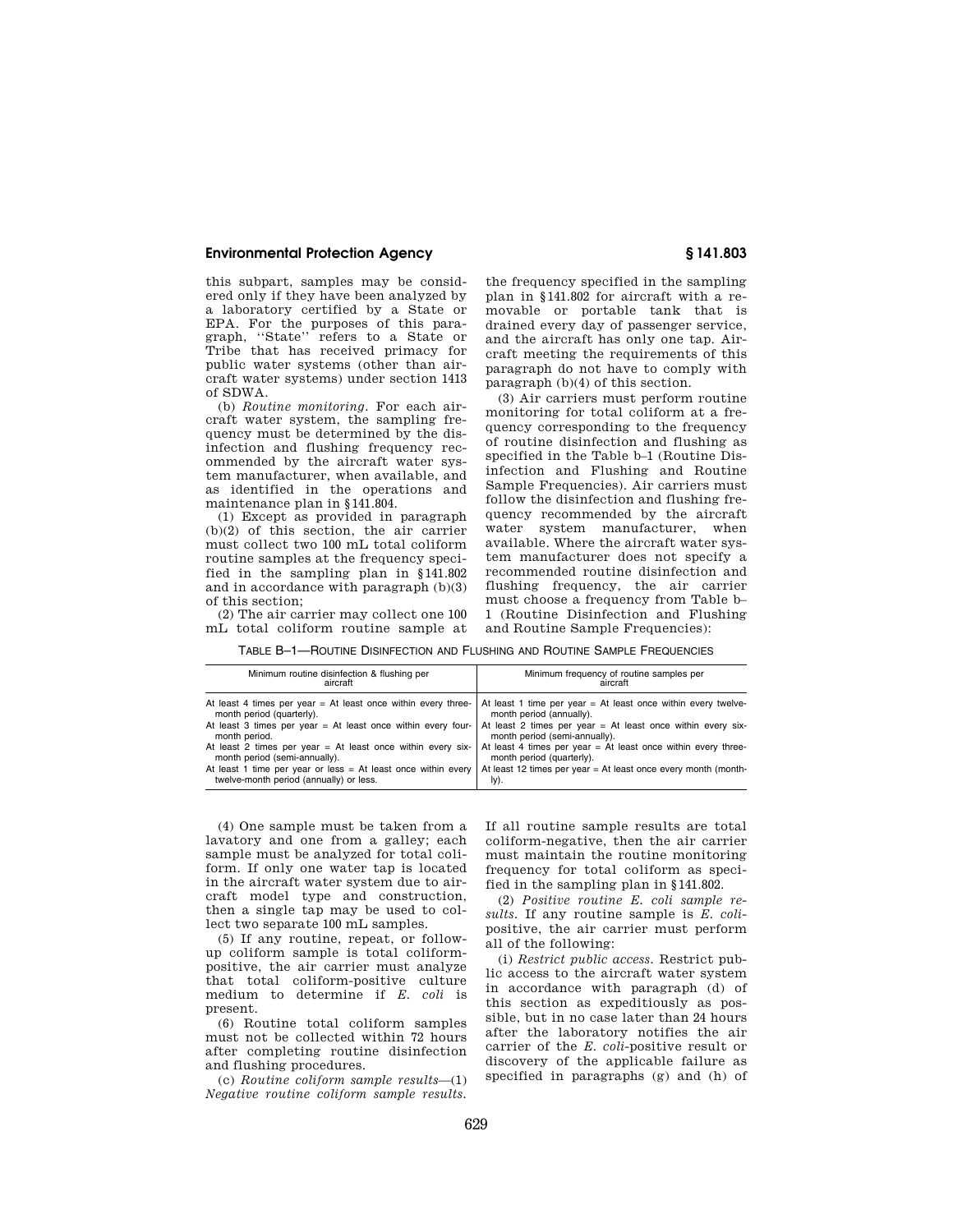this section. All public access restrictions, including applicable public notification requirements, must remain inplace until the aircraft water system has been disinfected and flushed and a complete set of follow-up samples is total coliform-negative; and

(ii) *Disinfect and flush.* Conduct disinfection and flushing in accordance with §141.804(b)(2). If the aircraft water system cannot be physically disconnected or shut-off, or the flow of water otherwise prevented through the tap(s), then the air carrier must disinfect and flush the system no later than 72 hours after the laboratory notifies the air carrier of the *E. coli*-positive result or discovery of the applicable failure as specified in paragraphs (g) and (h) of this section; and

(iii) *Follow-up sampling.* Collect follow-up samples in accordance with paragraph (e) of this section. A complete set of follow-up sample results must be total coliform-negative before the air carrier provides water for human consumption from the aircraft water system and returns to the routine monitoring frequency as specified in the sampling plan required by §141.802.

(3) *Positive routine total coliform sample results.* If any routine sample is total coliform-positive and *E. coli*-negative, then the air carrier must perform at least one of the following three corrective actions and continue through with that action until a complete set of follow-up or repeat samples is total coliform-negative:

(i) *Disinfect and flush.* In accordance with §141.804(b)(2), conduct disinfection and flushing of the system no later than 72 hours after the laboratory notifies the air carrier of the total coliform-positive and *E. coli*-negative result. After disinfection and flushing is completed, the air carrier must collect follow-up samples in accordance with paragraph (e) of this section prior to providing water for human consumption from the aircraft water system. A complete set of follow-up sample results must be total coliform-negative before the air carrier returns to the routine monitoring frequency as specified in the sampling plan required by §141.802; or

# **§ 141.803 40 CFR Ch. I (7–1–10 Edition)**

(ii) *Restrict public access.* In accordance with paragraph (d) of this section, restrict public access to the aircraft water system as expeditiously as possible, but in no case later than 72 hours after the laboratory notifies the air carrier of the total coliform-positive and *E. coli*-negative result or discovery of the applicable failure as specified in paragraphs (f), (g), and, (i) of this section. All public access restrictions, including applicable public notification requirements, must remain in-place until the aircraft water system has been disinfected and flushed, and a complete set of follow-up samples has been collected. The air carrier must conduct disinfection and flushing in accordance with §141.804(b)(2). After disinfection and flushing is completed, the air carrier must collect follow-up samples in accordance with paragraph (e) of this section prior to providing water for human consumption from the aircraft water system. A complete set of follow-up sample results must be total coliform-negative before the air carrier returns to the routine monitoring frequency as specified in the sampling plan required by §141.802; or

(iii) *Repeat sampling.* Collect three 100 mL repeat samples no later than 24 hours after the laboratory notifies the air carrier of the routine total coliform-positive and *E. coli*-negative result. Repeat samples must be collected and analyzed from three taps within the aircraft as follows: The tap which resulted in the total coliform-positive sample, one other lavatory tap, and one other galley tap. If fewer than three taps exist, then a total of three 100 mL samples must be collected and analyzed from the available taps within the aircraft water system.

(A) If all repeat samples are total coliform-negative, then the air carrier must maintain the routine monitoring frequency for total coliform as specified in the sampling plan in §141.802.

(B) If any repeat sample is *E. coli*positive, the air carrier must perform all the corrective actions as specified in paragraphs  $(c)(2)(i)$ ,  $(c)(2)(ii)$ , and  $(c)(2)(iii)$  of this section.

(C) If any repeat sample is total coliform-positive and *E. coli*-negative, then the air carrier must perform the corrective actions specified in paragraphs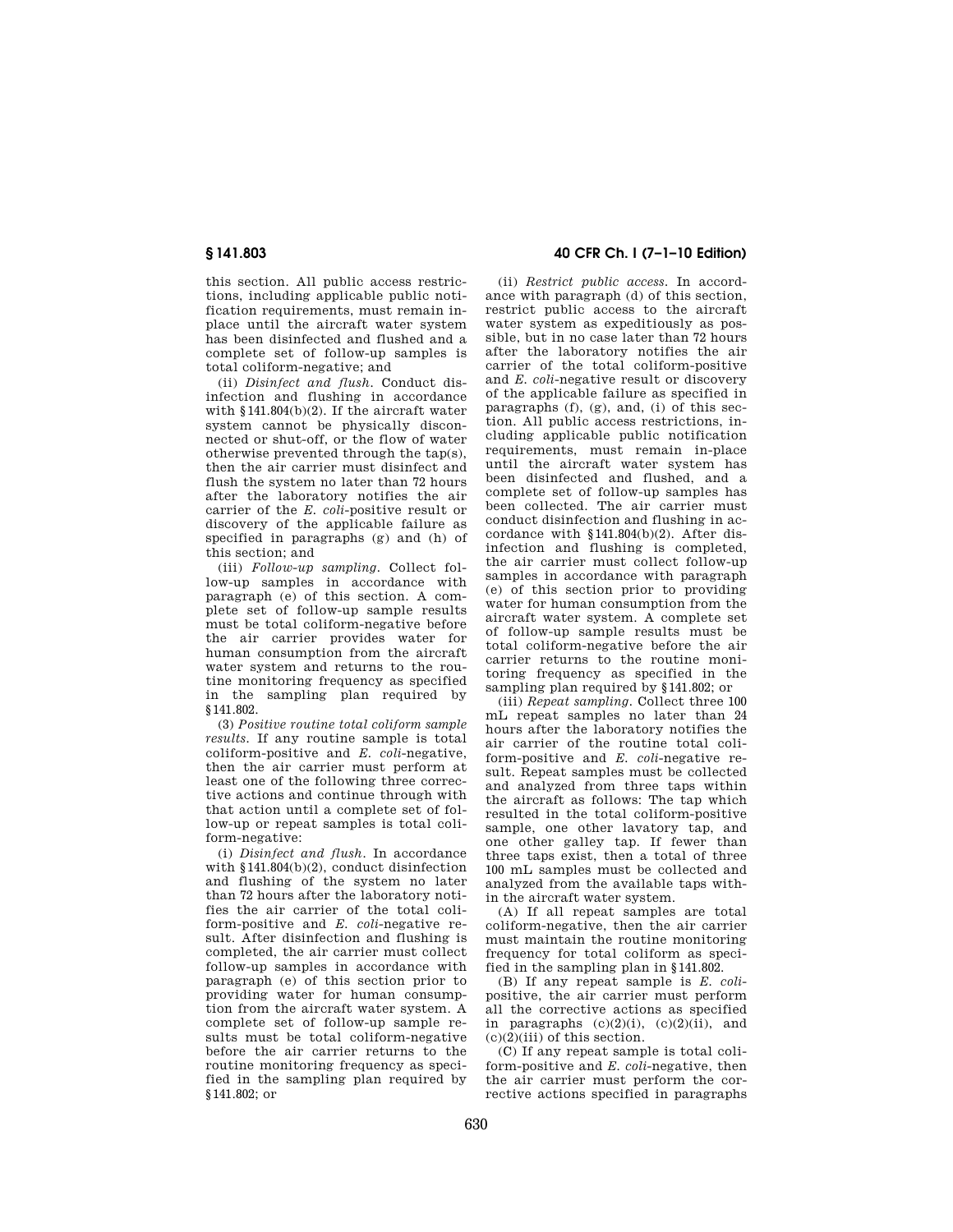# **Environmental Protection Agency § 141.803**

 $(c)(3)(i)$  or  $(c)(3)(ii)$  of this section, and continue through with that action until a complete set of follow-up samples is total coliform-negative.

(d) *Restriction of public access.* Restriction of public access to the aircraft water system includes, but need not be limited to, the following:

(1) Physically disconnecting or shutting off the aircraft water system, where feasible, or otherwise preventing the flow of water through the tap(s);

(2) Providing public notification to passengers and crew in accordance with  $\overline{\$}$  141.805.

(3) Providing alternatives to water from the aircraft water system, such as bottled water for drinking and coffee or tea preparation; antiseptic hand gels or wipes in accordance with 21 CFR part<br>333—"Topical Anti-microbial Drug Anti-microbial Products for Over-the-Counter Human Use'' in the galleys and lavatories; and other feasible measures that reduce or eliminate the need to use the aircraft water system during the limited period before public use of the aircraft water system is unrestricted.

(e) *Post disinfection and flushing follow-up sampling.* Following corrective action disinfection and flushing, air carriers must comply with post disinfection and flushing follow-up sampling procedures that, at a minimum, consist of the following:

(1) For each aircraft water system, the air carrier must collect a complete set of total coliform follow-up samples consisting of two 100 mL total coliform samples at the same routine sample locations as identified in paragraphs  $(b)(2)$  and  $(b)(4)$  of this section.

(2) Follow-up samples must be collected prior to providing water to the public for human consumption from the aircraft water system.

(3) If a complete set of follow-up samples is total coliform-negative, the air carrier must return to the routine monitoring frequency for total coliform as specified in the sampling plan required by §141.802.

(4) If any follow-up sample is *E. coli*positive, the air carrier must perform all the corrective actions as specified in paragraphs  $(c)(2)(i)$ ,  $(c)(2)(ii)$ , and  $(c)(2)(iii)$  of this section.

(5) If any follow-up sample is total coliform-positive and *E. coli*-negative the air carrier must restrict public access to the aircraft water system in accordance with paragraph (d) of this section as expeditiously as possible, but in no case later than 72 hours after the laboratory notifies the air carrier of the total coliform-positive and *E. coli*negative result. All public access restrictions, including applicable public notification requirements, must remain in-place until the aircraft water<br>system has been disinfected and system has been flushed in accordance with  $§141.804(b)(2)$  and a complete set of follow-up samples is total coliform-negative. The air carrier must collect follow-up samples in accordance with paragraph (e) of this section. A complete set of follow-up sample results must be total coliform-negative before the air carrier provides water for human consumption from the aircraft water system and returns to the routine monitoring frequency for coliform as specified in §141.802.

(f) *Failure to perform required routine disinfection and flushing or failure to collect required routine samples.* If the air carrier fails to perform routine disinfection and flushing or fails to collect and analyze the required number of routine coliform samples, the air carrier must perform all the corrective actions as specified in paragraph (c)(3)(ii) of this section.

(g) *Failure to collect repeat or follow-up samples.* If the air carrier fails to collect and analyze the required follow-up samples as a result of an *E. coli*-positive result, then the air carrier must perform all the corrective actions as specified in paragraphs  $(c)(2)(i)$ ,  $(c)(2)(ii)$ , and  $(c)(2)(iii)$  of this section. If the air carrier fails to collect and analyze the required repeat samples or follow-up samples as a result of a total coliform-positive and *E. coli*-negative result, then the air carrier must perform all the corrective actions as specified in paragraph  $(c)(3)(ii)$  of this section.

(h) *Failure to board water from a safe watering point (E. coli-positive).* For the aircraft water system, the air carrier must perform all the corrective actions specified in paragraphs  $(c)(2)(i)$ ,  $(c)(2)(ii)$ , and  $(c)(2)(iii)$  of this section when it becomes aware of an *E. coli*positive event resulting from: